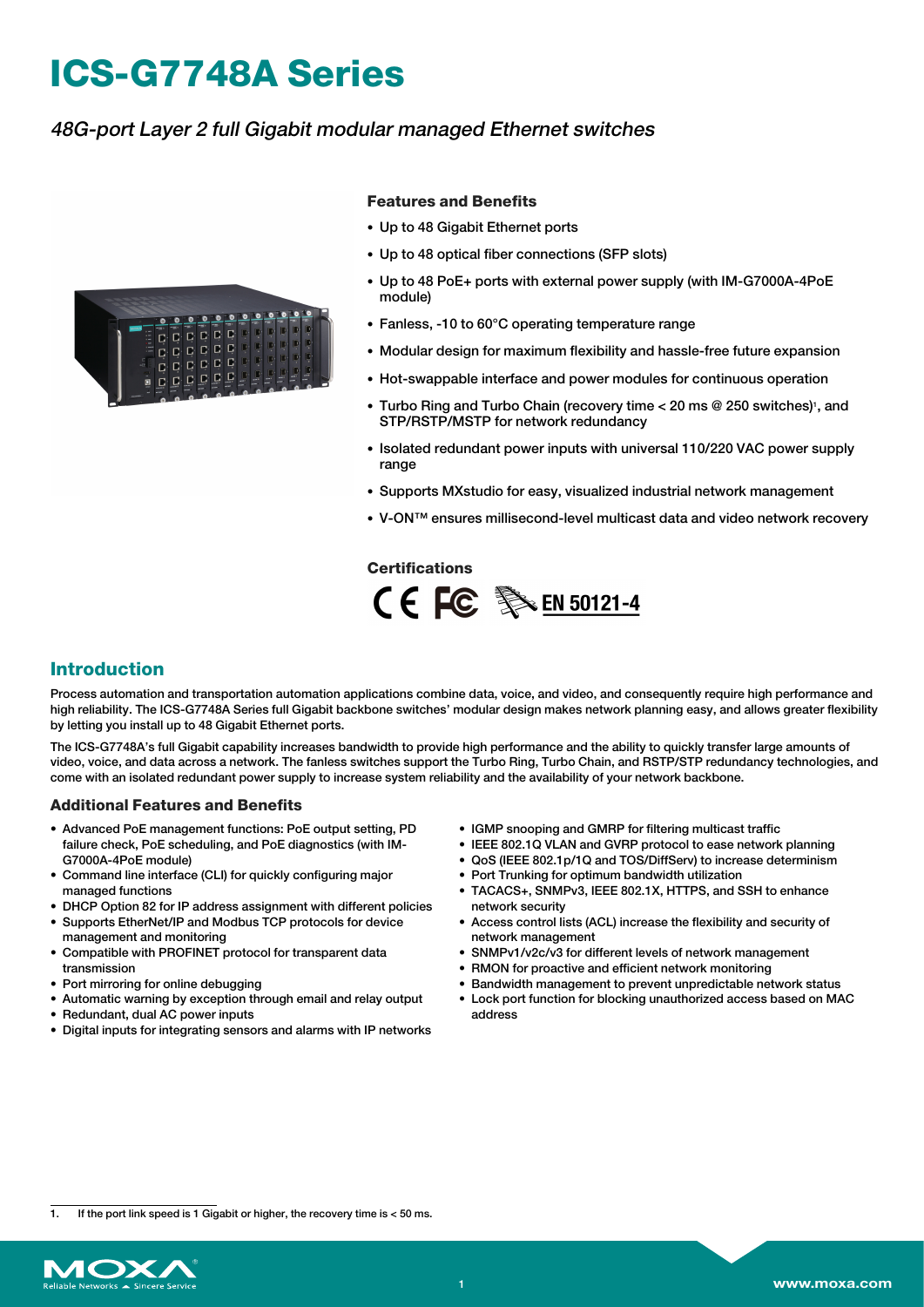# **Specifications**

| Input/Output Interface |  |
|------------------------|--|
|------------------------|--|

| <b>Alarm Contact Channels</b>     | Relay output with current carrying capacity of 2 A @ 30 VDC                                                                                                                                                                                                                                                                                                                                                                                                                                                          |
|-----------------------------------|----------------------------------------------------------------------------------------------------------------------------------------------------------------------------------------------------------------------------------------------------------------------------------------------------------------------------------------------------------------------------------------------------------------------------------------------------------------------------------------------------------------------|
| <b>Digital Inputs</b>             | $+13$ to $+30$ V for state 1<br>$-30$ to $+1$ V for state 0<br>Max. input current: 8 mA                                                                                                                                                                                                                                                                                                                                                                                                                              |
| <b>Ethernet Interface</b>         |                                                                                                                                                                                                                                                                                                                                                                                                                                                                                                                      |
| <b>Slot Combination</b>           | 12 slots for 4-port interface modules (10/100/1000BaseT(X), or PoE+ 10/100/1000BaseT<br>(X), or 100/1000BaseSFP slots). See the IM-G7000A datasheet for Gigabit Ethernet<br>module product information.                                                                                                                                                                                                                                                                                                              |
| <b>Standards</b>                  | IEEE 802.1D-2004 for Spanning Tree Protocol<br>IEEE 802.1p for Class of Service<br>IEEE 802.1Q for VLAN Tagging<br>IEEE 802.1s for Multiple Spanning Tree Protocol<br>IEEE 802.1w for Rapid Spanning Tree Protocol<br>IEEE 802.1X for authentication<br>IEEE 802.3 for 10BaseT<br>IEEE 802.3ab for 1000BaseT(X)<br>IEEE 802.3ad for Port Trunk with LACP<br>IEEE 802.3u for 100BaseT(X) and 100BaseFX<br>IEEE 802.3x for flow control<br>IEEE 802.3z for 1000BaseSX/LX/LHX/ZX<br>IEEE 802.3af/at for PoE/PoE+ output |
| <b>Ethernet Software Features</b> |                                                                                                                                                                                                                                                                                                                                                                                                                                                                                                                      |
| Management                        | ARP, Back Pressure Flow Control, BOOTP, DDM, DHCP Option 66/67/82, DHCP Server/<br>Client, IPv4/IPv6, LLDP, Port Mirror, RMON, SNMP Inform, SNMPv1/v2c/v3, Syslog,<br>Telnet, TFTP, SMTP, RARP, Flow control                                                                                                                                                                                                                                                                                                         |
| <b>Filter</b>                     | 802.1Q, GMRP, GVRP, IGMP v1/v2/v3                                                                                                                                                                                                                                                                                                                                                                                                                                                                                    |
| <b>Redundancy Protocols</b>       | Link Aggregation, MSTP, RSTP, Turbo Chain, Turbo Ring v1/v2, V-ON                                                                                                                                                                                                                                                                                                                                                                                                                                                    |
| Security                          | Access control list, Broadcast storm protection, HTTPS/SSL, MAB authentication,<br>Sticky MAC, NTP authentication, Port Lock, RADIUS, SSH, TACACS+                                                                                                                                                                                                                                                                                                                                                                   |
| <b>Time Management</b>            | NTP Server/Client, SNTP                                                                                                                                                                                                                                                                                                                                                                                                                                                                                              |
| <b>Industrial Protocols</b>       | EtherNet/IP, Modbus TCP                                                                                                                                                                                                                                                                                                                                                                                                                                                                                              |
| <b>MIB</b>                        | Bridge MIB, Ethernet-like MIB, MIB-II, P-BRIDGE MIB, Q-BRIDGE MIB, RMON MIB<br>Groups 1, 2, 3, 9, RSTP MIB                                                                                                                                                                                                                                                                                                                                                                                                           |
| <b>Switch Properties</b>          |                                                                                                                                                                                                                                                                                                                                                                                                                                                                                                                      |
| <b>DRAM</b>                       | 128 MB                                                                                                                                                                                                                                                                                                                                                                                                                                                                                                               |
| Flash                             | <b>16 MB</b>                                                                                                                                                                                                                                                                                                                                                                                                                                                                                                         |
| <b>IGMP Groups</b>                | 4096                                                                                                                                                                                                                                                                                                                                                                                                                                                                                                                 |
| Jumbo Frame Size                  | 9.6 KB                                                                                                                                                                                                                                                                                                                                                                                                                                                                                                               |
| <b>MAC Table Size</b>             | 16K                                                                                                                                                                                                                                                                                                                                                                                                                                                                                                                  |
| Max. No. of VLANs                 | 256                                                                                                                                                                                                                                                                                                                                                                                                                                                                                                                  |
| <b>Packet Buffer Size</b>         | 12 Mbits                                                                                                                                                                                                                                                                                                                                                                                                                                                                                                             |
| <b>VLAN ID Range</b>              | VID 1 to 4094                                                                                                                                                                                                                                                                                                                                                                                                                                                                                                        |
| <b>Priority Queues</b>            | 8                                                                                                                                                                                                                                                                                                                                                                                                                                                                                                                    |

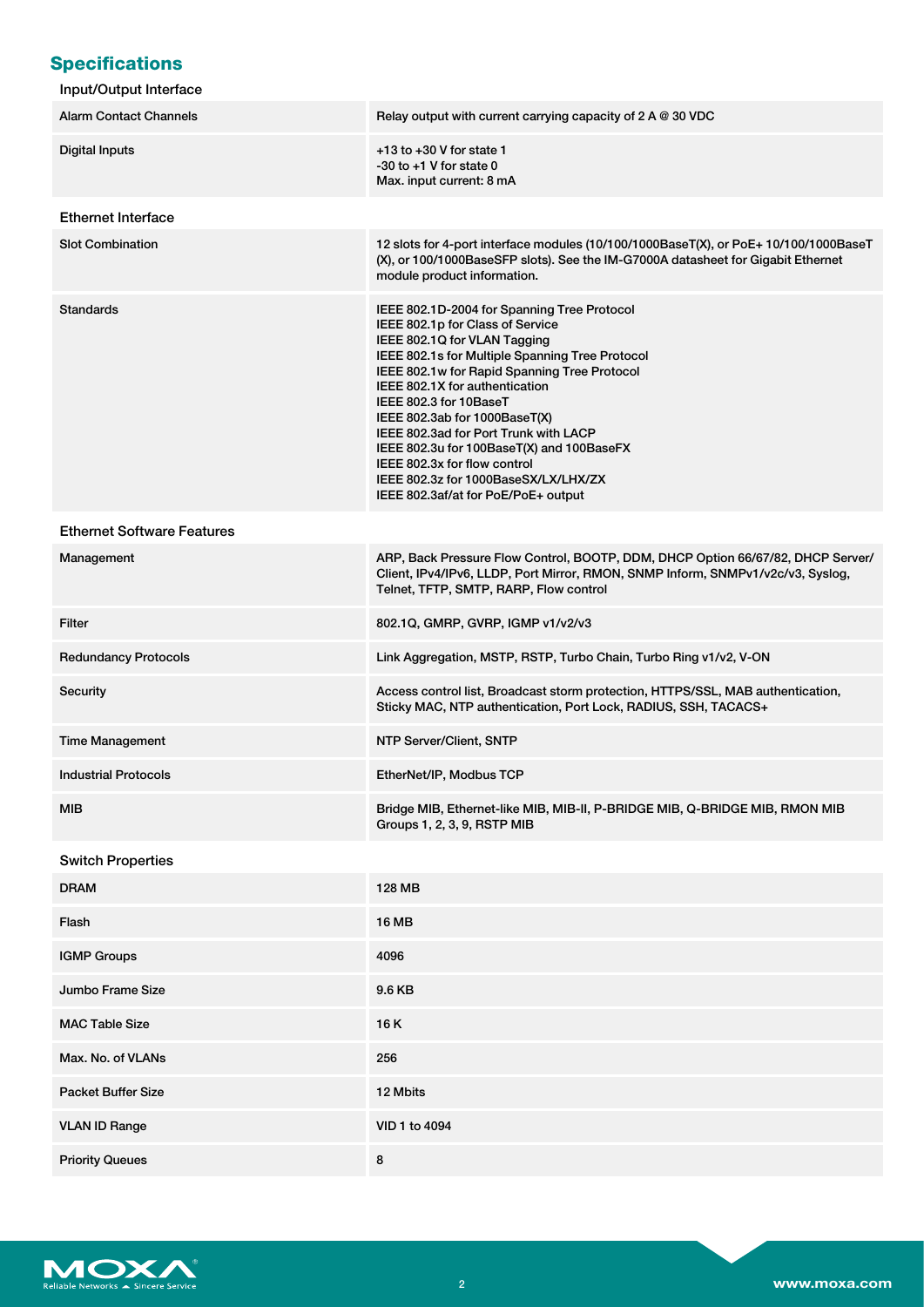| <b>USB Interface</b>                   |                                                                                                                                                                                                                                            |
|----------------------------------------|--------------------------------------------------------------------------------------------------------------------------------------------------------------------------------------------------------------------------------------------|
| <b>Storage Port</b>                    | USB Type A                                                                                                                                                                                                                                 |
| Serial Interface                       |                                                                                                                                                                                                                                            |
| <b>Console Port</b>                    | USB-serial console (Type B connector)                                                                                                                                                                                                      |
| <b>Power Parameters</b>                |                                                                                                                                                                                                                                            |
| <b>Input Voltage</b>                   | 110 to 220 VAC, Redundant dual inputs                                                                                                                                                                                                      |
| <b>Operating Voltage</b>               | 85 to 264 VAC                                                                                                                                                                                                                              |
| <b>Overload Current Protection</b>     | Supported                                                                                                                                                                                                                                  |
| <b>Reverse Polarity Protection</b>     | Supported                                                                                                                                                                                                                                  |
| <b>Input Current</b>                   | 0.87/0.51 A @ 110/220 VAC                                                                                                                                                                                                                  |
| <b>Physical Characteristics</b>        |                                                                                                                                                                                                                                            |
| <b>IP Rating</b>                       | IP30                                                                                                                                                                                                                                       |
| <b>Dimensions</b>                      | 440 x 176 x 523.8 mm (17.32 x 6.93 x 20.62 in)                                                                                                                                                                                             |
| Weight                                 | 12,900 g (28.5 lb)                                                                                                                                                                                                                         |
| Installation                           | Rack mounting                                                                                                                                                                                                                              |
| <b>Environmental Limits</b>            |                                                                                                                                                                                                                                            |
| <b>Operating Temperature</b>           | -10 to 60°C (14 to 140°F)                                                                                                                                                                                                                  |
| Storage Temperature (package included) | -40 to 85°C (-40 to 185°F)                                                                                                                                                                                                                 |
| <b>Ambient Relative Humidity</b>       | 5 to 95% (non-condensing)                                                                                                                                                                                                                  |
| <b>Standards and Certifications</b>    |                                                                                                                                                                                                                                            |
| Safety                                 | EN 60950-1, UL 60950-1                                                                                                                                                                                                                     |
| <b>EMC</b>                             | EN 55032/24                                                                                                                                                                                                                                |
| EMI                                    | CISPR 32, FCC Part 15B Class A                                                                                                                                                                                                             |
| <b>EMS</b>                             | IEC 61000-4-2 ESD: Contact: 6 kV; Air: 8 kV<br>IEC 61000-4-3 RS: 80 MHz to 1 GHz: 20 V/m<br>IEC 61000-4-4 EFT: Power: 4 kV; Signal: 4 kV<br>IEC 61000-4-5 Surge: Power: 2 kV; Signal: 2 kV<br>IEC 61000-4-6 CS: 10 V<br>IEC 61000-4-8 PFMF |
| Railway                                | EN 50121-4                                                                                                                                                                                                                                 |
| Freefall                               | IEC 60068-2-32                                                                                                                                                                                                                             |
| <b>Shock</b>                           | IEC 60068-2-27                                                                                                                                                                                                                             |
| Vibration                              | IEC 60068-2-6                                                                                                                                                                                                                              |
|                                        |                                                                                                                                                                                                                                            |



MTBF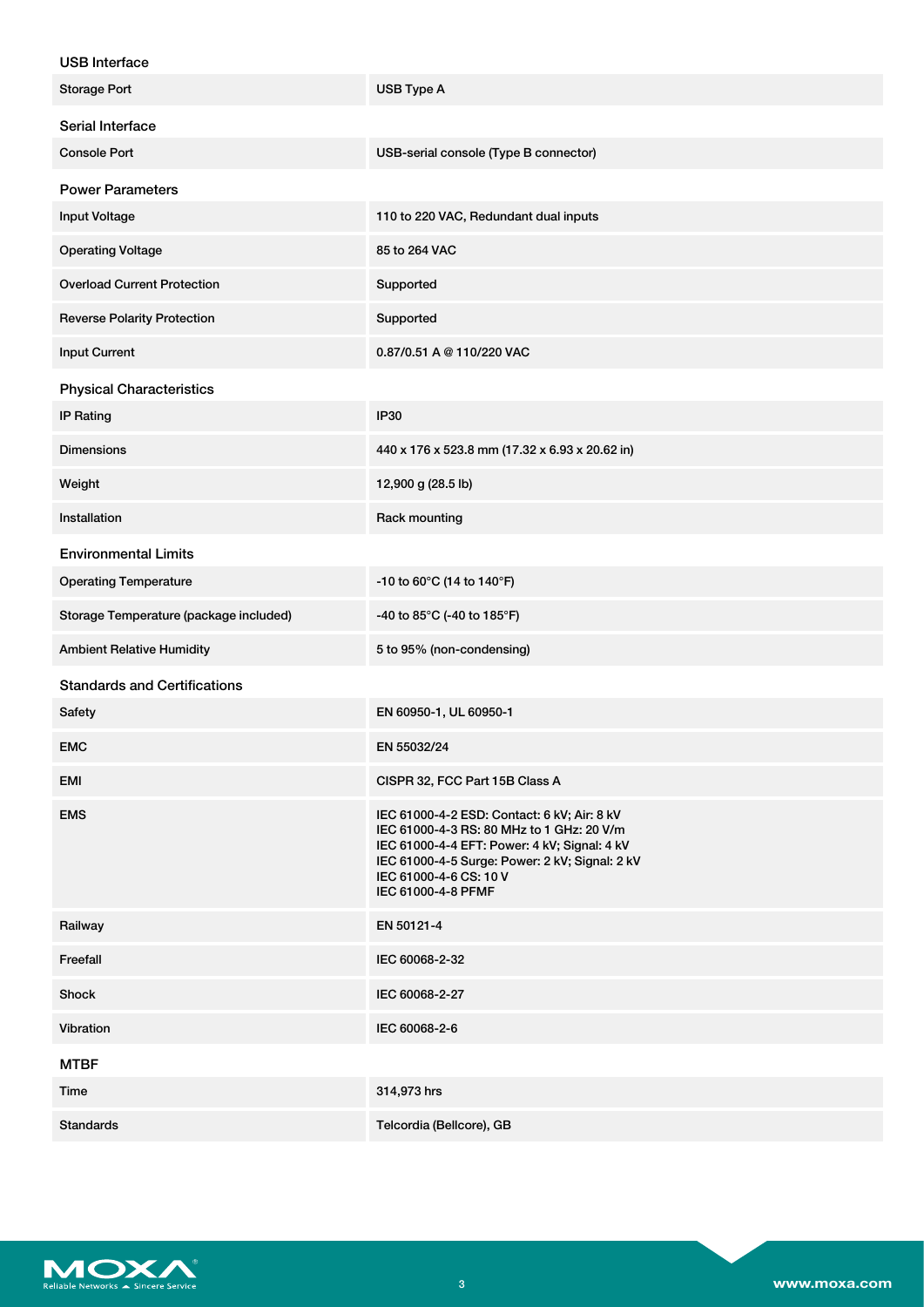#### Warranty

| <b>Warranty Period</b>  | 5 years                                                                                                                                               |
|-------------------------|-------------------------------------------------------------------------------------------------------------------------------------------------------|
| <b>Details</b>          | See www.moxa.com/warranty                                                                                                                             |
| <b>Package Contents</b> |                                                                                                                                                       |
| <b>Device</b>           | 1 x ICS-G7748A Series switch                                                                                                                          |
| Cable                   | 1 x USB type A male to USB type B male                                                                                                                |
| <b>Installation Kit</b> | 2 x rack-mounting ear<br>4 x cap, plastic, for SFP slot                                                                                               |
| <b>Power Supply</b>     | 1 x power cord, EU type<br>1 x power cord, US type                                                                                                    |
| Documentation           | 1 x quick installation guide<br>1 x warranty card                                                                                                     |
| <b>Note</b>             | 48 V external power supply, SFP modules and/or modules from the IM-G7000A Module<br>Series need to be purchased separately for use with this product. |

## **Dimensions**

Unit: mm (inch)



# **Ordering Information**

| Model Name       | Layer | 10GbE SFP+ Slots | 100/1000Base SFP<br><b>Slots</b> | 10/100/1000BaseT(X)<br><b>Ports</b><br>RJ45 Connector | <b>Operating Temp.</b>  |
|------------------|-------|------------------|----------------------------------|-------------------------------------------------------|-------------------------|
| ICS-G7748A-HV-HV |       |                  | Up to 48                         | Up to 48                                              | $-10$ to 60 $\degree$ C |

# **Accessories (sold separately)**

| <b>IM-G7000A Module Series</b> |                                                                                                                          |
|--------------------------------|--------------------------------------------------------------------------------------------------------------------------|
| <b>IM-G7000A-4GSFP</b>         | Gigabit Ethernet interface module with 4 100/1000BaseSFP slots, -10 to 60°C operating temperature                        |
| <b>IM-G7000A-4GTX</b>          | Gigabit Ethernet interface module with 4 10/100/1000BaseT(X) ports, -10 to 60°C operating<br>temperature                 |
| IM-G7000A-4PoE                 | Gigabit Ethernet PoE+ interface module with 4 10/100/1000BaseT(X) ports, -10 to 60 $^{\circ}$ C operating<br>temperature |

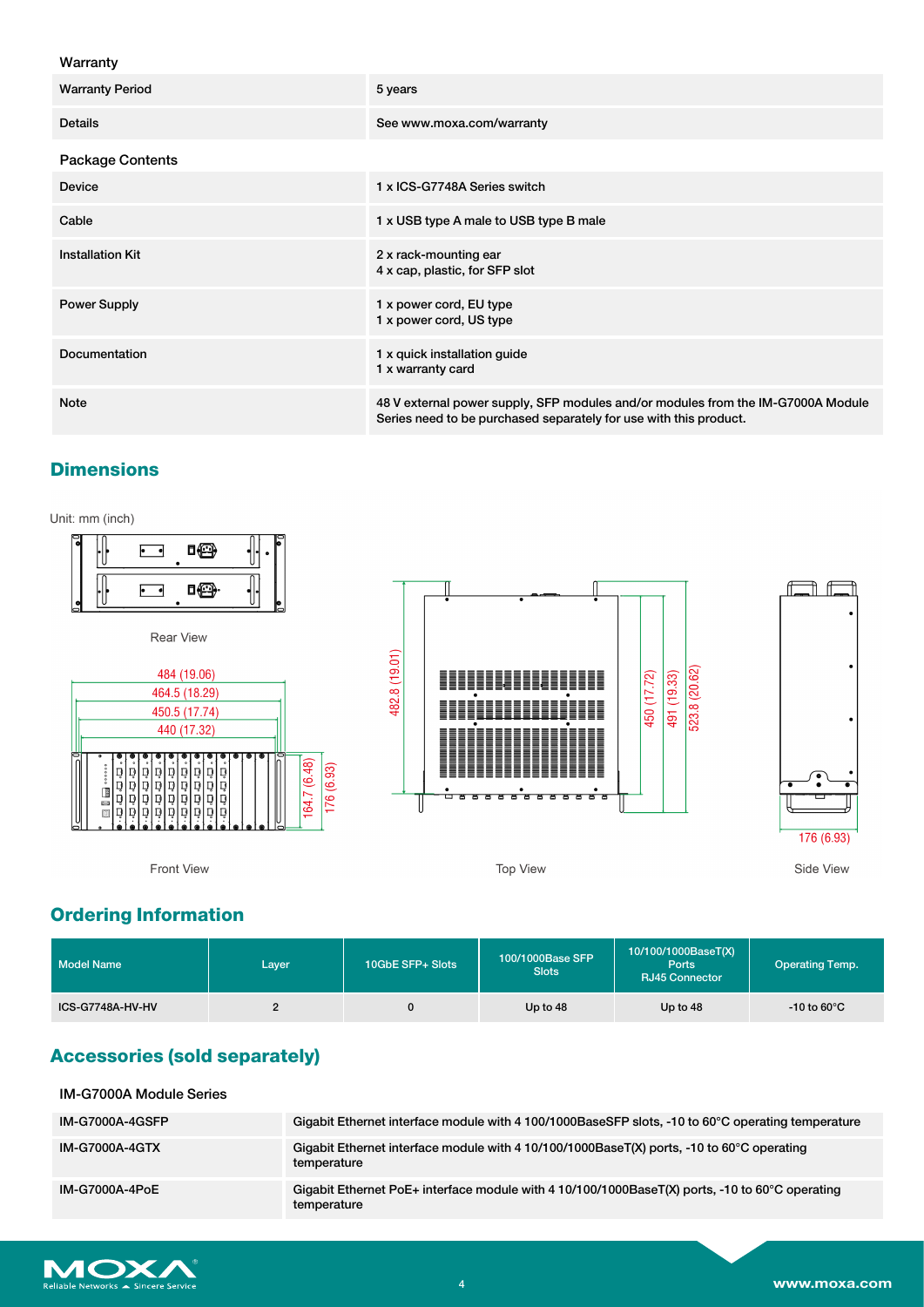### Power Modules

| <b>PWR-G7000A-AC</b> | Power supply module (85 to 264 VAC) for ICS-G7748A/G7750A/G7752A/G7848A/G7850A/G7852A<br>Series, -10 to 60°C operating temperature                        |
|----------------------|-----------------------------------------------------------------------------------------------------------------------------------------------------------|
| <b>SFP Modules</b>   |                                                                                                                                                           |
| SFP-1FELLC-T         | SFP module with 1 100Base single-mode with LC connector for 80 km transmission, -40 to 85°C<br>operating temperature                                      |
| SFP-1FEMLC-T         | SFP module with 1 100Base multi-mode, LC connector for 2/4 km transmission, -40 to 85°C operating<br>temperature                                          |
| SFP-1FESLC-T         | SFP module with 1 100Base single-mode with LC connector for 40 km transmission, -40 to 85°C<br>operating temperature                                      |
| SFP-1G10ALC          | WDM-type (BiDi) SFP module with 1 1000BaseSFP port with LC connector for 10 km transmission; TX<br>1310 nm, RX 1550 nm, 0 to 60°C operating temperature   |
| SFP-1G10ALC-T        | WDM-type (BiDi) SFP module with 1 1000BaseSFP port with LC connector for 10 km transmission; TX<br>1310 nm, RX 1550 nm, -40 to 85°C operating temperature |
| SFP-1G10BLC          | WDM-type (BiDi) SFP module with 1 1000BaseSFP port with LC connector for 10 km transmission; TX<br>1550 nm, RX 1310 nm, 0 to 60°C operating temperature   |
| SFP-1G10BLC-T        | WDM-type (BiDi) SFP module with 1 1000BaseSFP port with LC connector for 10 km transmission; TX<br>1550 nm, RX 1310 nm, -40 to 85°C operating temperature |
| SFP-1G20ALC          | WDM-type (BiDi) SFP module with 1 1000BaseSFP port with LC connector for 20 km transmission; TX<br>1310 nm, RX 1550 nm, 0 to 60°C operating temperature   |
| SFP-1G20ALC-T        | WDM-type (BiDi) SFP module with 1 1000BaseSFP port with LC connector for 20 km transmission; TX<br>1310 nm, RX 1550 nm, -40 to 85°C operating temperature |
| SFP-1G20BLC          | WDM-type (BiDi) SFP module with 1 1000BaseSFP port with LC connector for 20 km transmission; TX<br>1550 nm, RX 1310 nm, 0 to 60°C operating temperature   |
| SFP-1G20BLC-T        | WDM-type (BiDi) SFP module with 1 1000BaseSFP port with LC connector for 20 km transmission; TX<br>1550 nm, RX 1310 nm, -40 to 85°C operating temperature |
| SFP-1G40ALC          | WDM-type (BiDi) SFP module with 1 1000BaseSFP port with LC connector for 40 km transmission; TX<br>1310 nm, RX 1550 nm, 0 to 60°C operating temperature   |
| SFP-1G40ALC-T        | WDM-type (BiDi) SFP module with 1 1000BaseSFP port with LC connector for 40 km transmission; TX<br>1310 nm, RX 1550 nm, -40 to 85°C operating temperature |
| SFP-1G40BLC          | WDM-type (BiDi) SFP module with 1 1000BaseSFP port with LC connector for 40 km transmission; TX<br>1550 nm, RX 1310 nm, 0 to 60°C operating temperature   |
| SFP-1G40BLC-T        | WDM-type (BiDi) SFP module with 1 1000BaseSFP port with LC connector for 40 km transmission; TX<br>1550 nm, RX 1310 nm, -40 to 85°C operating temperature |
| SFP-1GEZXLC          | SFP module with 1 1000BaseEZX port with LC connector for 110 km transmission, 0 to 60 $\degree$ C operating<br>temperature                                |
| SFP-1GEZXLC-120      | SFP module with 1 1000BaseEZX port with LC connector for 120 km transmission, 0 to 60°C operating<br>temperature                                          |
| SFP-1GLHLC           | SFP module with 1 1000BaseLH port with LC connector for 30 km transmission, 0 to 60°C operating<br>temperature                                            |
| SFP-1GLHLC-T         | SFP module with 1 1000BaseLH port with LC connector for 30 km transmission, -40 to 85°C operating<br>temperature                                          |
| SFP-1GLHXLC          | SFP module with 1 1000BaseLHX port with LC connector for 40 km transmission, 0 to 60 $\degree$ C operating<br>temperature                                 |
| SFP-1GLHXLC-T        | SFP module with 1 1000BaseLHX port with LC connector for 40 km transmission, -40 to 85°C<br>operating temperature                                         |
| SFP-1GLSXLC          | SFP module with 1 1000BaseLSX port with LC connector for 1km/2km transmission, 0 to 60°C<br>operating temperature                                         |
| SFP-1GLSXLC-T        | SFP module with 1 1000BaseLSX port with LC connector for 1km/2km transmission, -40 to 85°C<br>operating temperature                                       |
| SFP-1GLXLC           | SFP module with 1 1000BaseLX port with LC connector for 10 km transmission, 0 to 60 $\degree$ C operating<br>temperature                                  |
| SFP-1GLXLC-T         | SFP module with 1 1000BaseLX port with LC connector for 10 km transmission, -40 to 85 $^{\circ}$ C operating<br>temperature                               |